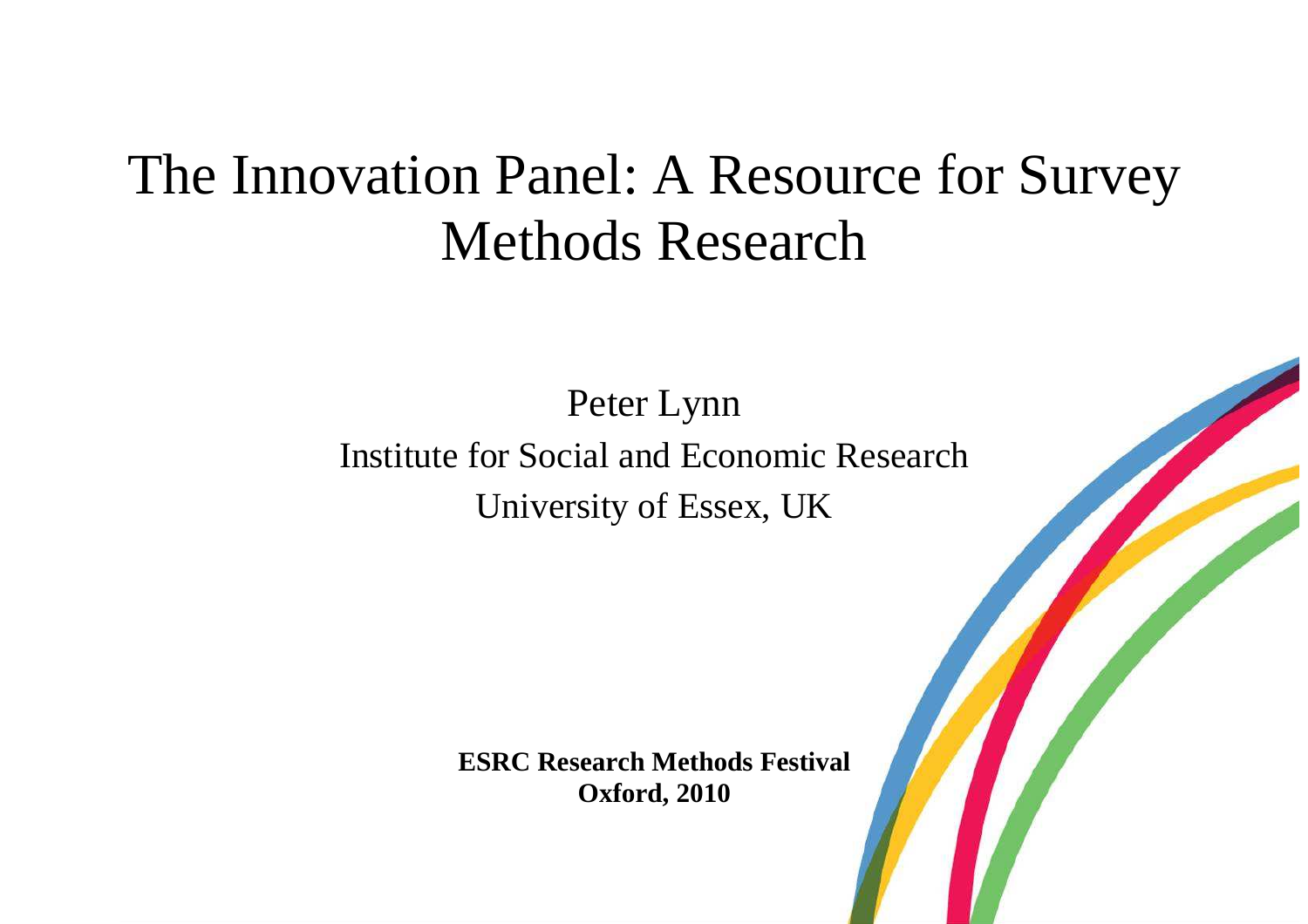

#### Innovation Panel - Objectives

To maximise the value of *Understanding Society* by informing decisions regarding methodology and design;

To contribute to developments in the methodology of longitudinal surveys.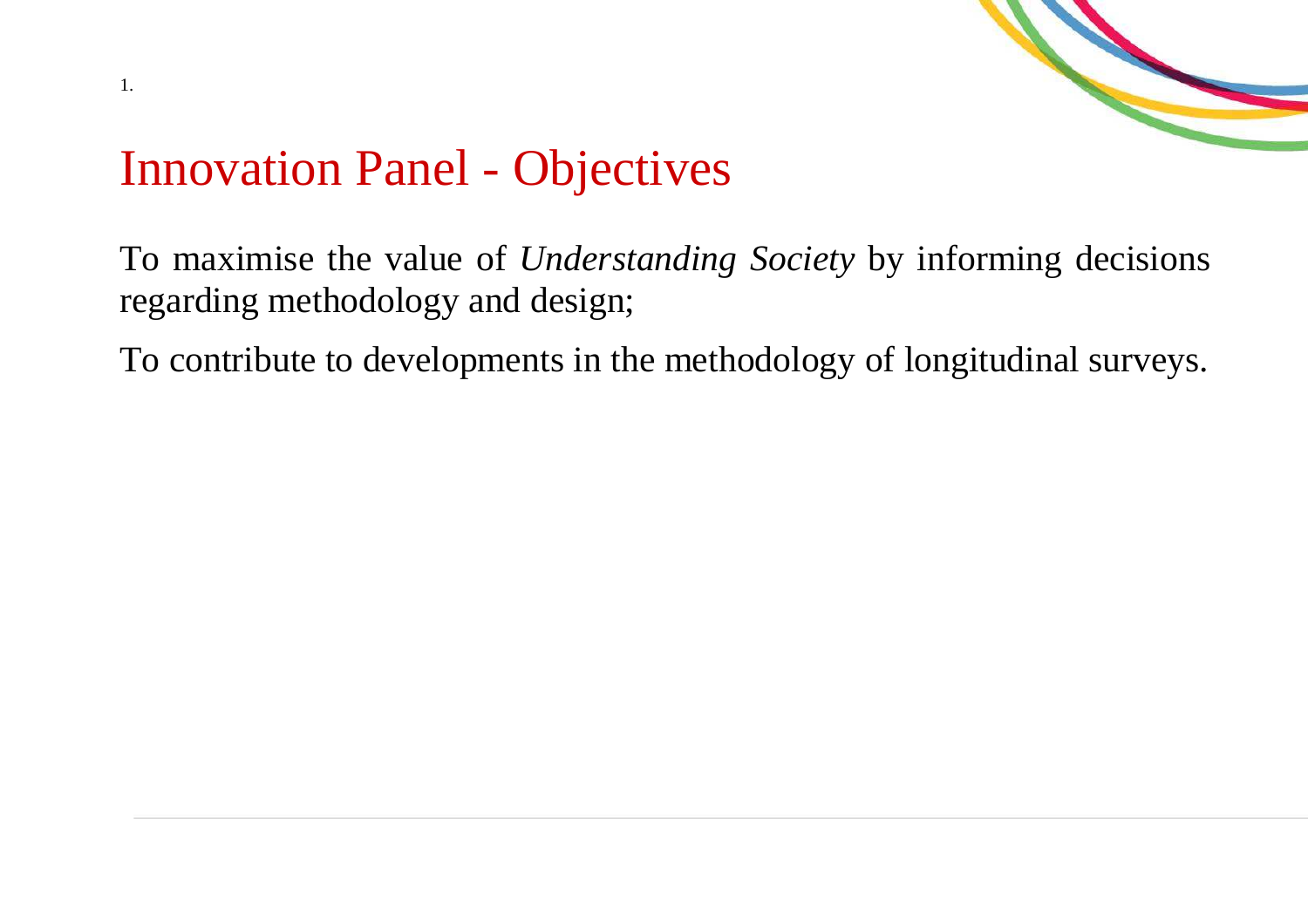

### Innovation Panel - Objectives

To maximise the value of *Understanding Society* by informing decisions regarding methodology and design;

To contribute to developments in the methodology of longitudinal surveys.

By testing questions, procedures and methods in a context that is similar to the main Understanding Society survey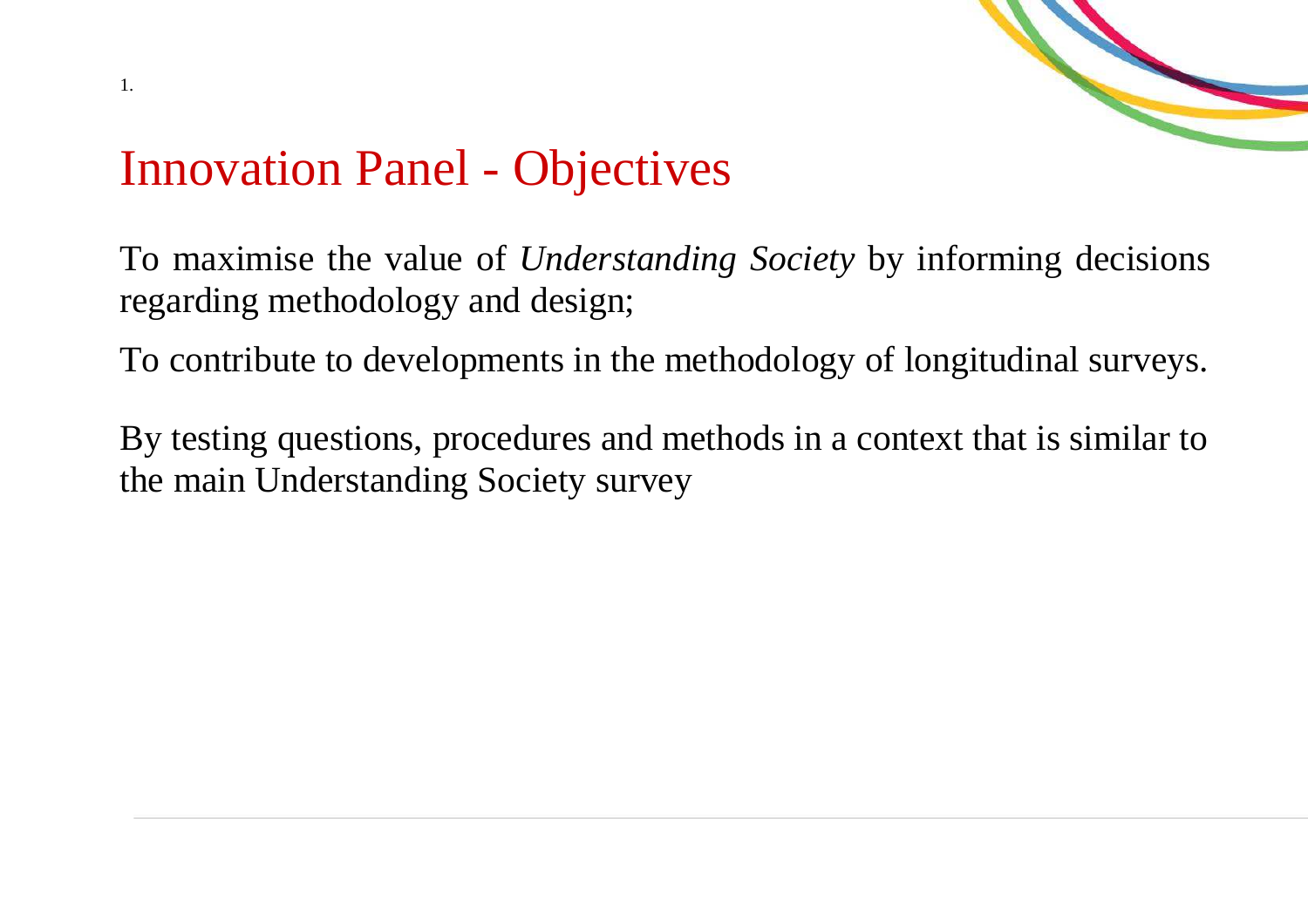

#### Innovation Panel - Design

Approx. 1,500 responding households at wave 1, in 120 PSUs (postal sectors) across GB

Same basic interview schedule as main survey (household interview + individual interviews + self-completion questionnaires)

Same follow-up rules and between-wave intervals as main survey

Similar questionnaire content and interview length

Wave 1 early 2008; Wave 2 Spring 2009; Wave 3 Spring 2010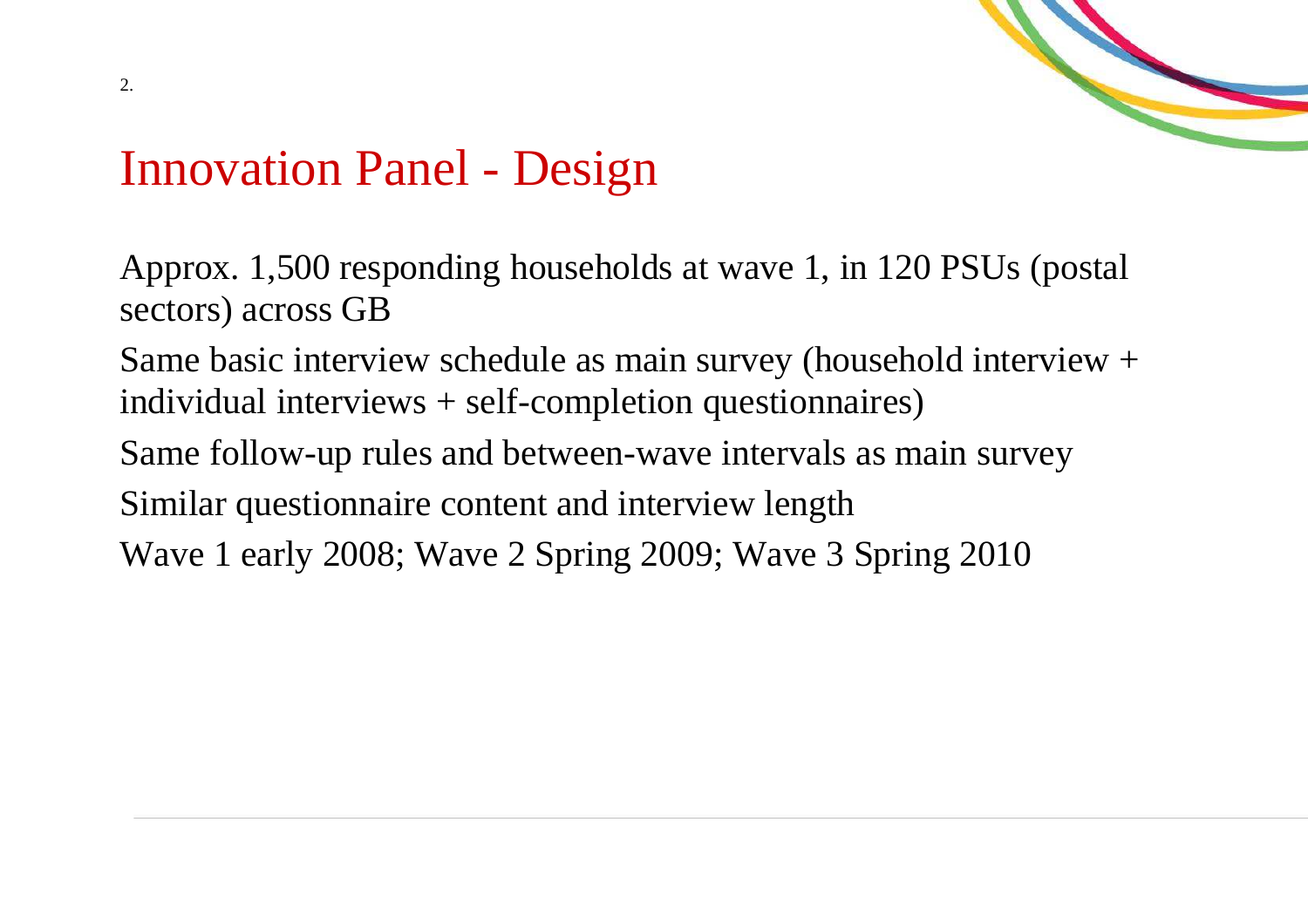

#### Use of the Innovation Panel

Waves 1 and 2: Experiments, tests, content largely determined by UKHLS research team for UKHLS-specific purposes

Wave 3 onwards: Open competition for studies to be incorporated. Any researcher can propose a study. Proposals considered by a panel. No cost to the proposer for data collection.

[More details of priorities and process at http://www.understandingsociety.org.uk/design/]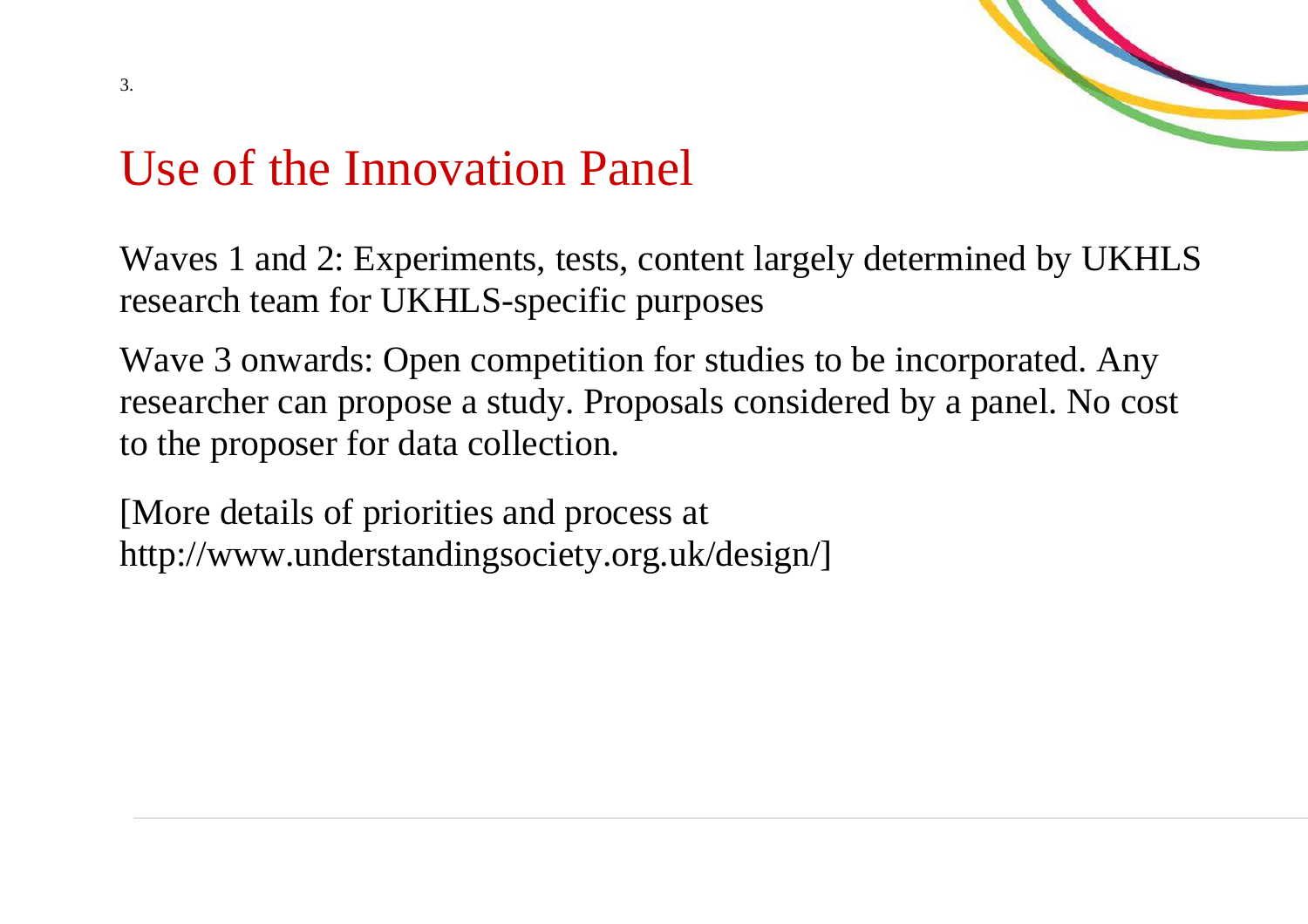



#### Inclusion Criteria for Studies

*The issue addressed should be specific to the longitudinal survey context*. E.g. the phenomenon to be studied could be inherently longitudinal (e.g. measures of micro-level change, attrition, conditioning) or the proposed intervention might only be possible in a longitudinal context (e.g. using micro-level paradata from one wave to determine procedures at the next wave). The IP should not be used for studies that could equally well be mounted on a cross-sectional survey;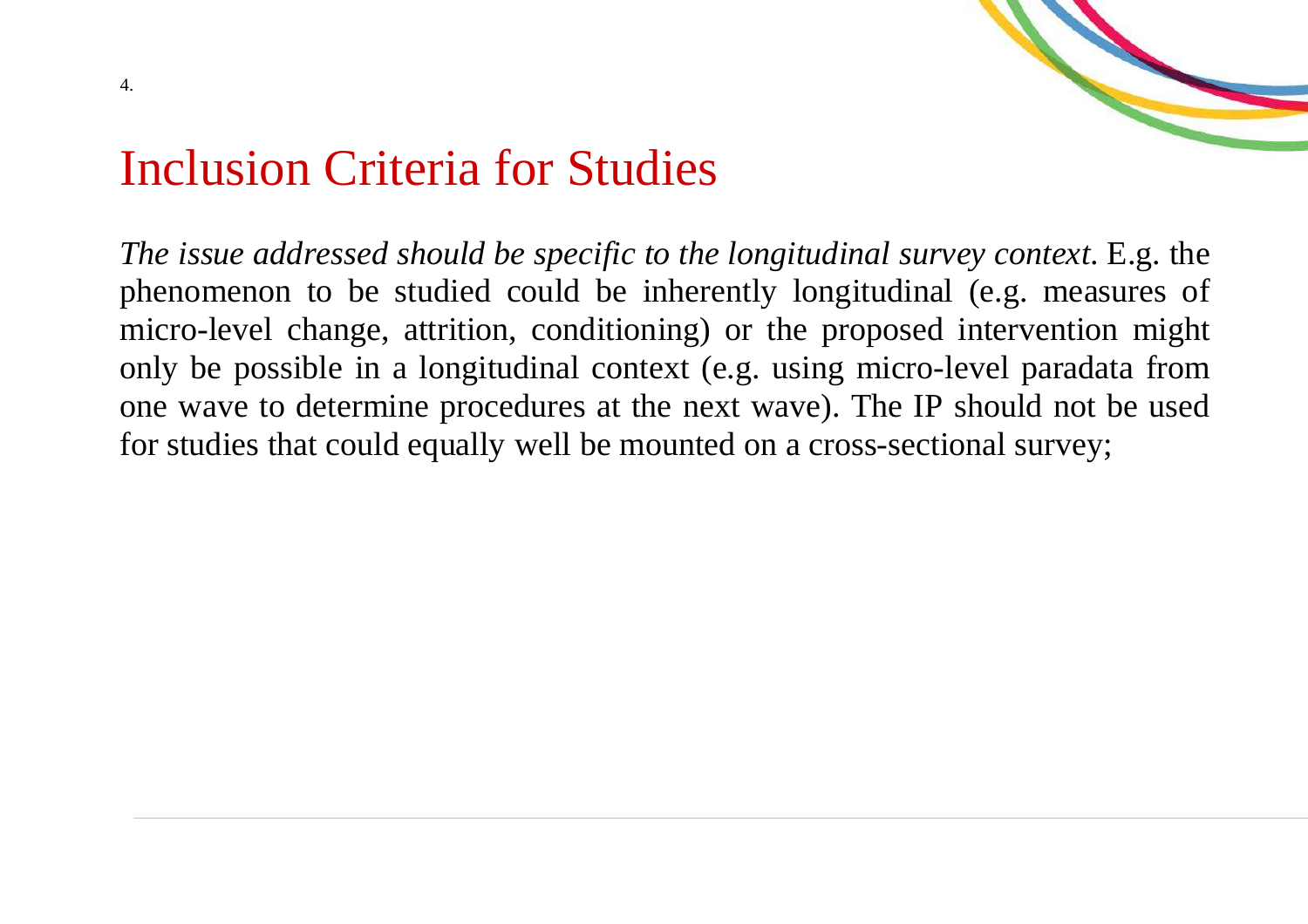



#### Inclusion Criteria for Studies

*The issue addressed should be specific to the longitudinal survey context*. E.g. the phenomenon to be studied could be inherently longitudinal (e.g. measures of micro-level change, attrition, conditioning) or the proposed intervention might only be possible in a longitudinal context (e.g. using micro-level paradata from one wave to determine procedures at the next wave). The IP should not be used for studies that could equally well be mounted on a cross-sectional survey;

*Studies should draw strength from the household design*. Experiments might take advantage of the fact that all members of a household are interviewed or might specifically address issues in attempting to maintain the co-operation of all members of a household or in constructing household-level measures from individual-level responses;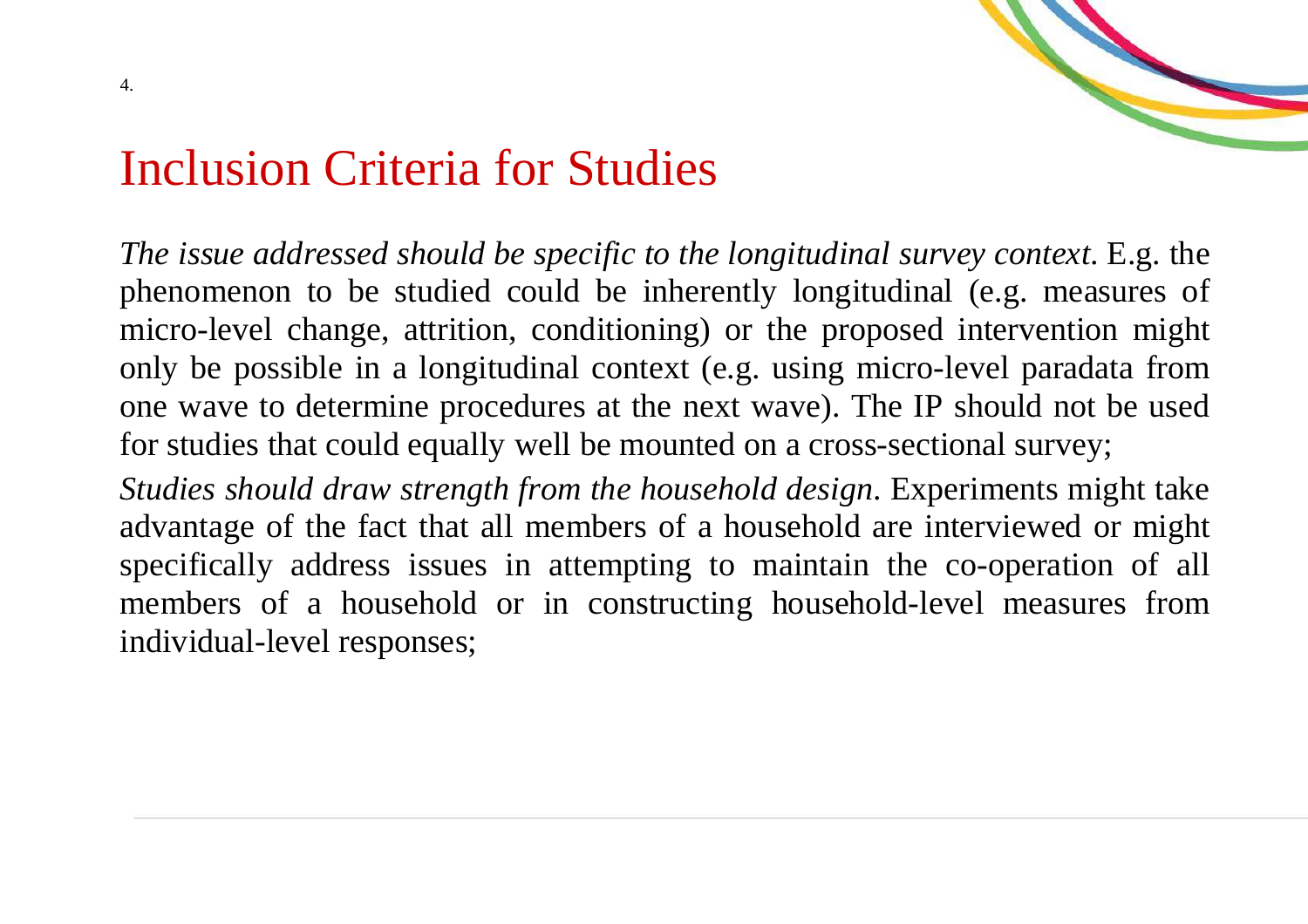



#### Inclusion Criteria for Studies

*The issue addressed should be specific to the longitudinal survey context*. E.g. the phenomenon to be studied could be inherently longitudinal (e.g. measures of micro-level change, attrition, conditioning) or the proposed intervention might only be possible in a longitudinal context (e.g. using micro-level paradata from one wave to determine procedures at the next wave). The IP should not be used for studies that could equally well be mounted on a cross-sectional survey;

*Studies should draw strength from the household design*. Experiments might take advantage of the fact that all members of a household are interviewed or might specifically address issues in attempting to maintain the co-operation of all members of a household or in constructing household-level measures from individual-level responses;

*Studies should not unreasonably endanger the future of the panel*. The value to the research community of the continuing IP is considerable. Studies should not seriously put at risk either the future co-operation of sample members or the likelihood of respondents doing their best to provide accurate answers.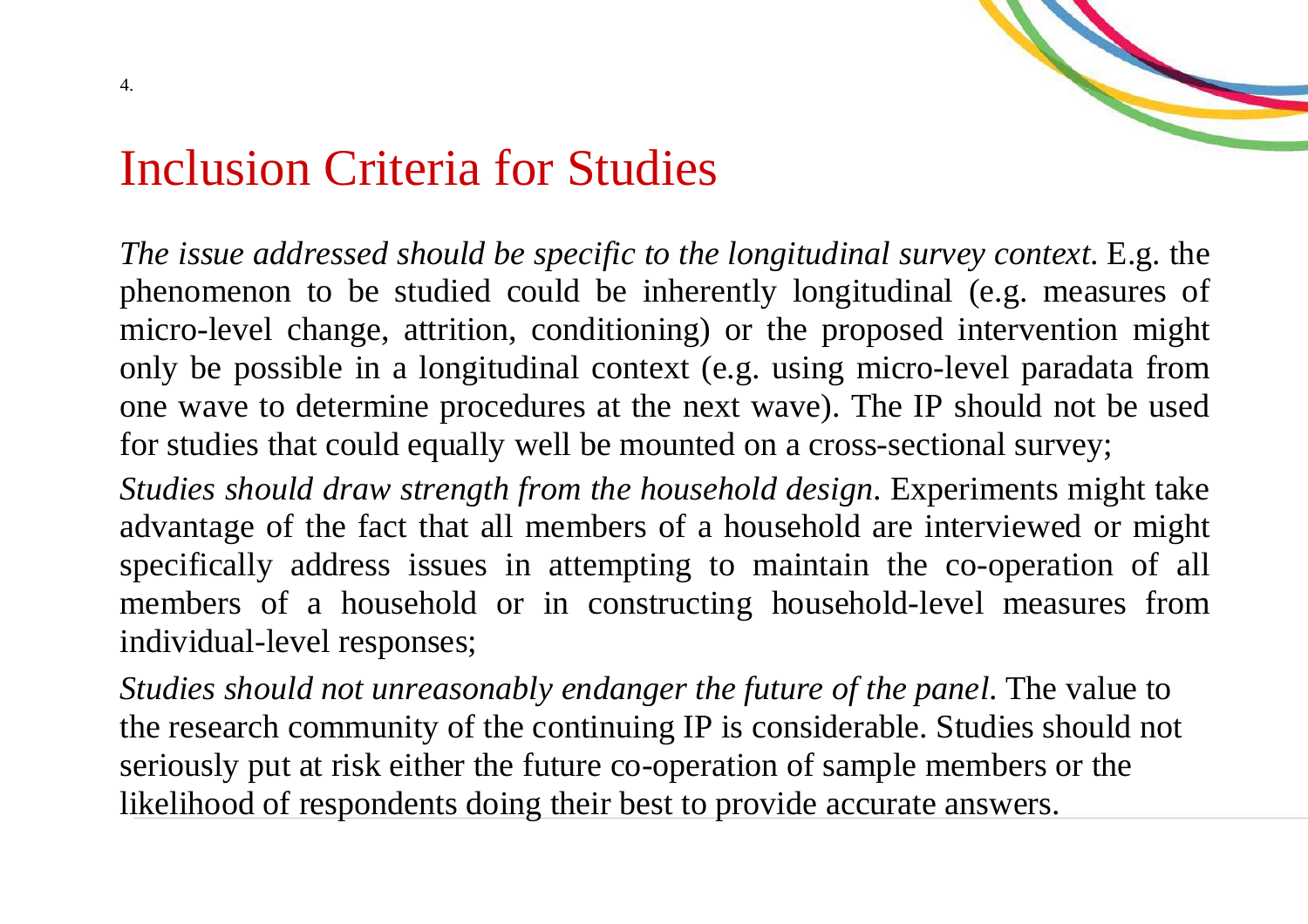

# Range of Issues Addressed to Date

Fieldwork/ co-operation: Respondent incentives Advance materials Mixed modes

#### Measurement:

Show cards vs. none 11-point vs. 7-point scales End-labelled vs. fully-labelled scales Branched vs. unbranched opinion questions Aggregation vs. itemisation CASI vs. paper self-completion Usual month vs. last month Dates vs. elapsed time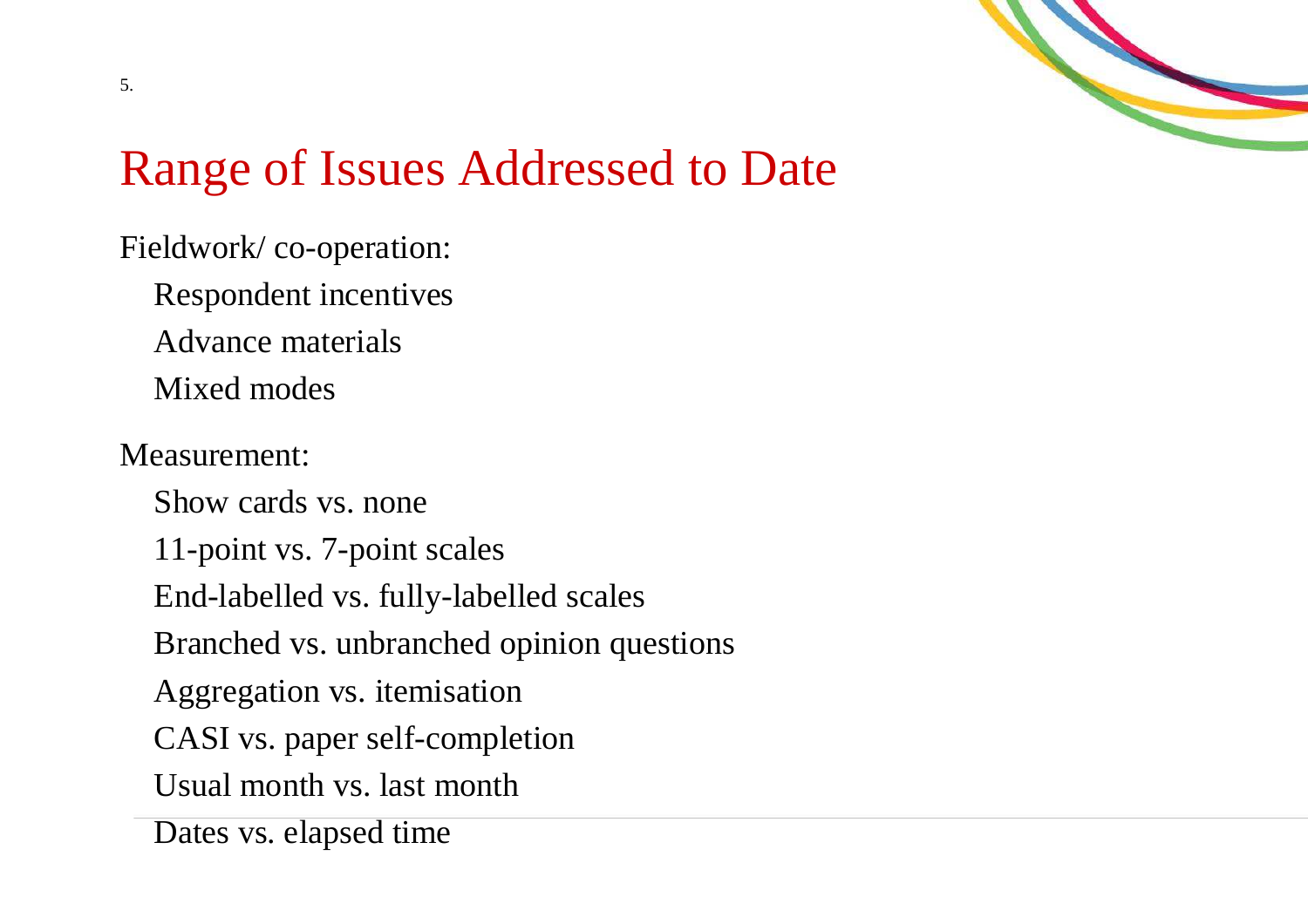

#### Range of Issues Addressed to Date, *ctd*.

Measurement, *continued*: Fieldwork/ co-Question context Ambiguity of question wording Panel conditioning

Measures:

Consumption Wealth Satisfaction (job and life) Labour market status Unearned income Identity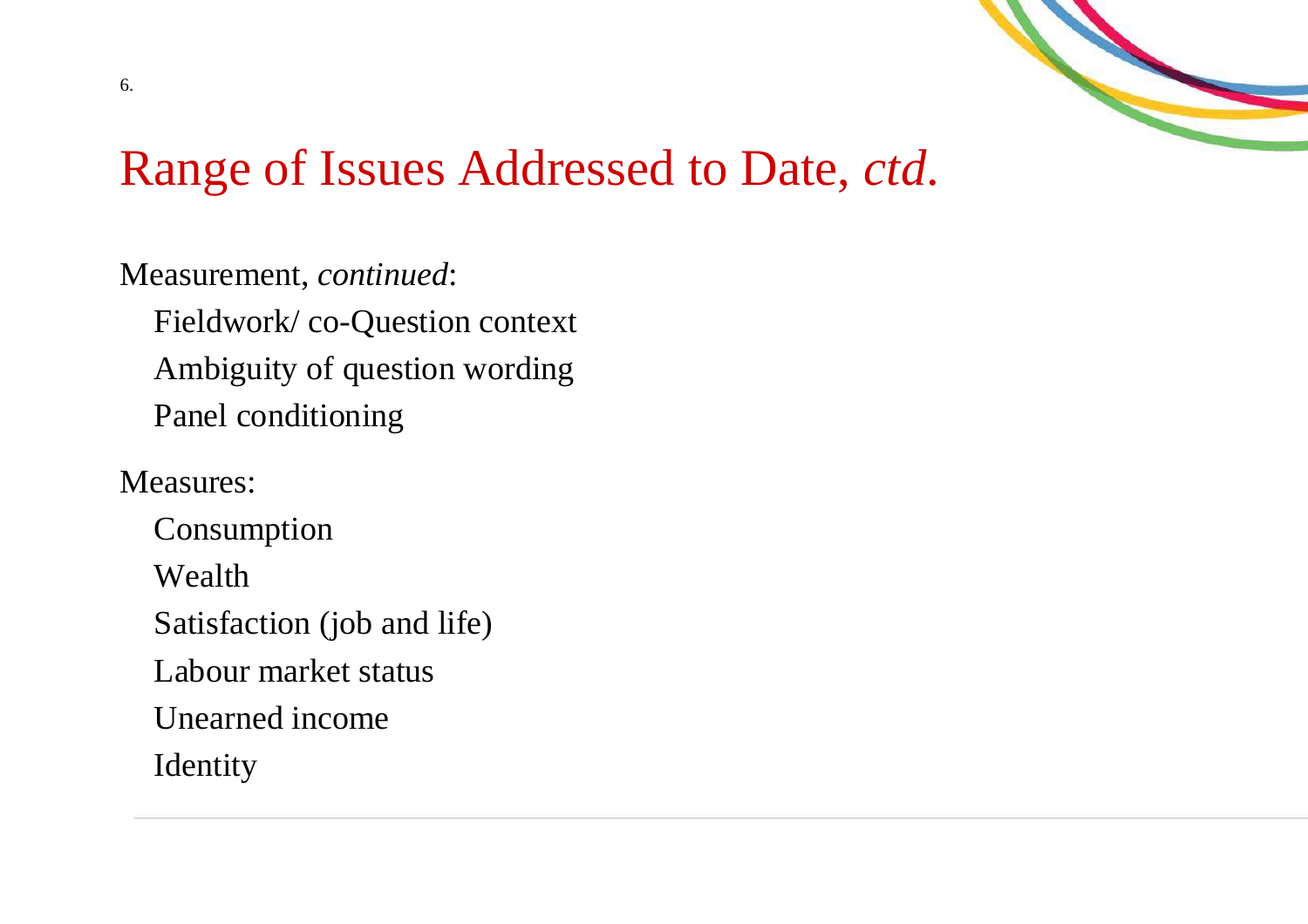

### Example 1: Respondent Incentives

Wave 1: 3 treatment groups; random assignment of households:

- £5 for each co-operating adult (A);
- £10 for each co-operating adult (B);
- $\pm$  £5 each, increasing to £10 each if <u>all</u> adults co-operate (C).
- Initial voucher unconditionally in advance; remainder promised and sent subsequently

At wave 2:

- Group A: Treatment unchanged -
- Group B: Half treatment unchanged  $(B1)$ ; other half treatment A  $(B2)$ .
- Group C: Half treatment unchanged  $(C1)$ ; other half treatment A  $(C2)$ .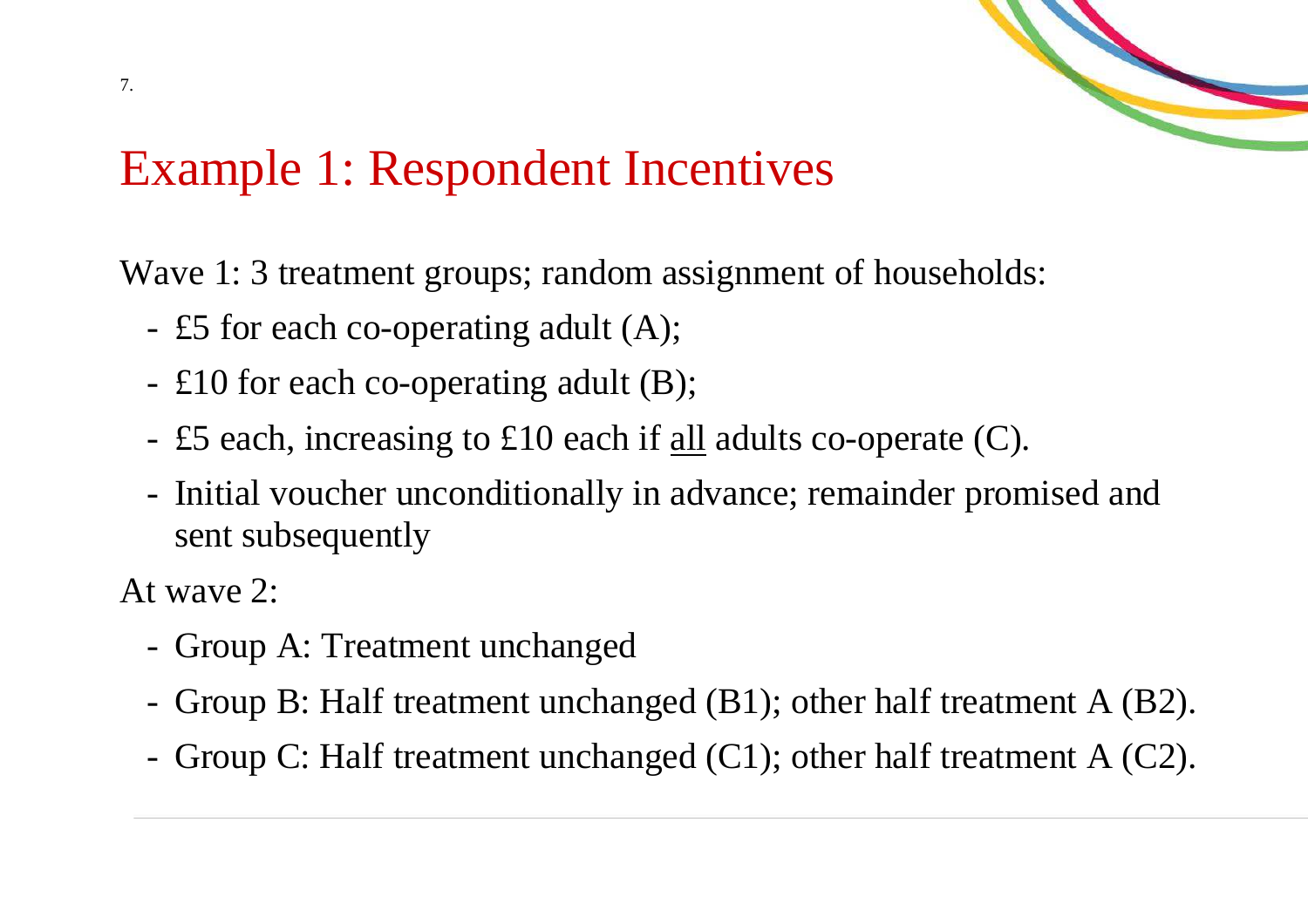

## Example 1 *ctd*: Respondent Incentives

Wave 3:

- Group B1: Half treatment unchanged; other half treatment A.
- All others: treatment same as wave 2

Summary of design:

| Group              | Approx     | IP1   | IP <sub>2</sub> | IP3   |  |
|--------------------|------------|-------|-----------------|-------|--|
|                    | proportion |       |                 |       |  |
|                    | of sample  |       |                 |       |  |
| Α                  | 1/3        | £5    | £5              | £5    |  |
| B1A                | 1/12       | £10   | £10             | £10   |  |
| B <sub>1</sub> B   | 1/12       | £10   | £10             | £5    |  |
| B <sub>2</sub>     | 1/6        | £10   | £5              | £5    |  |
| C <sub>1</sub>     | 1/6        | £5-10 | £5-10           | £5-10 |  |
| $\curvearrowright$ | 1/6        | £5-10 | £5              | f5    |  |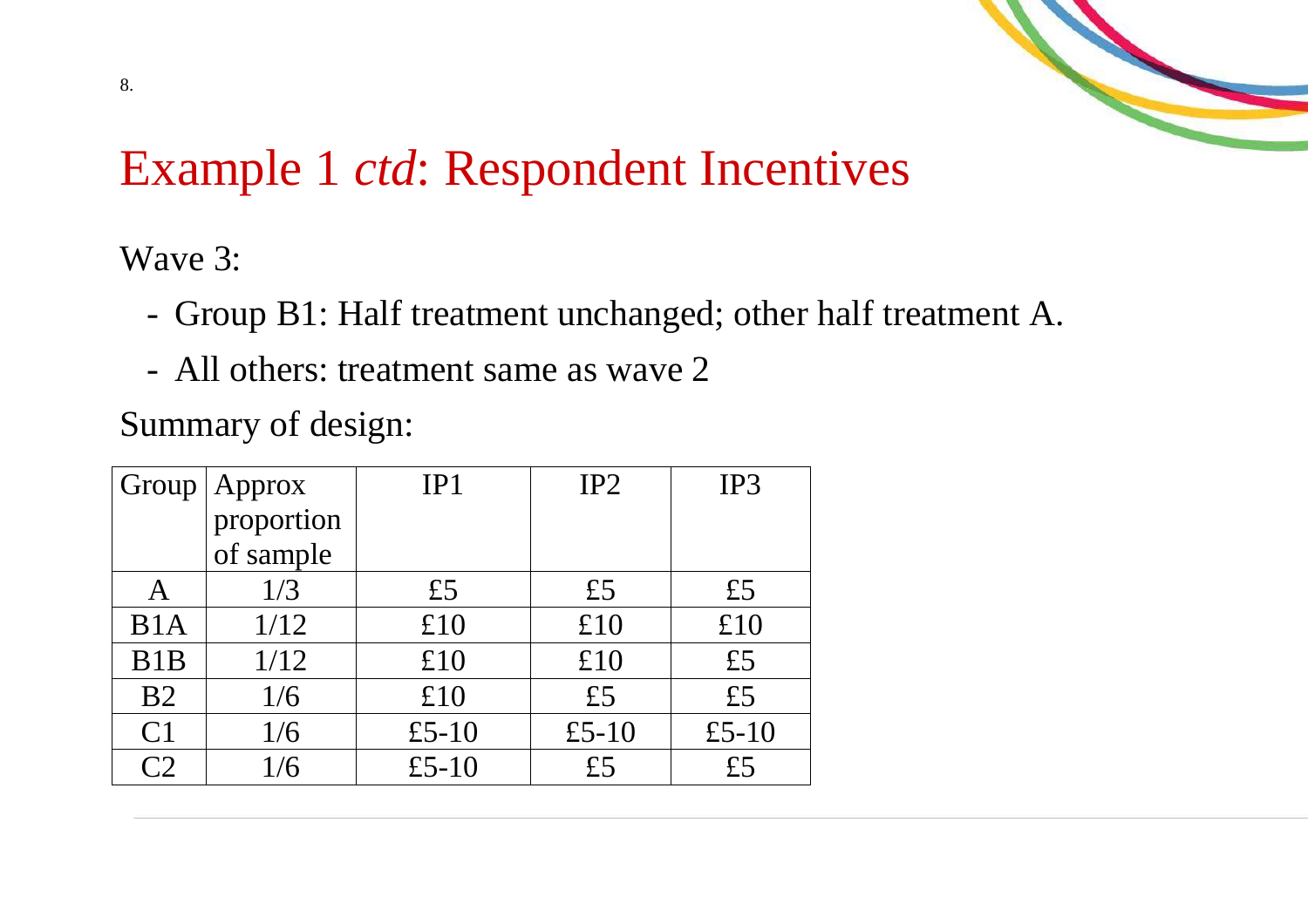

#### Example 1 *ctd*: Initial Results (wave 1)

|                                                  | Treatment |          |          |             |  |
|--------------------------------------------------|-----------|----------|----------|-------------|--|
|                                                  | £5 each   | £10 each | £5 > £10 | $\mathbf P$ |  |
| % households<br>responding $w1$                  | 55.7      | 61.4     | 60.7     | < 0.05      |  |
| $\boldsymbol{n}$                                 | 832       | 836      | 833      |             |  |
| % hhds with all<br>adults fully<br>responding w1 | 72.7      | 78.6     | 79.7     | < 0.05      |  |
| $\boldsymbol{n}$                                 | 463       | 513      | 506      |             |  |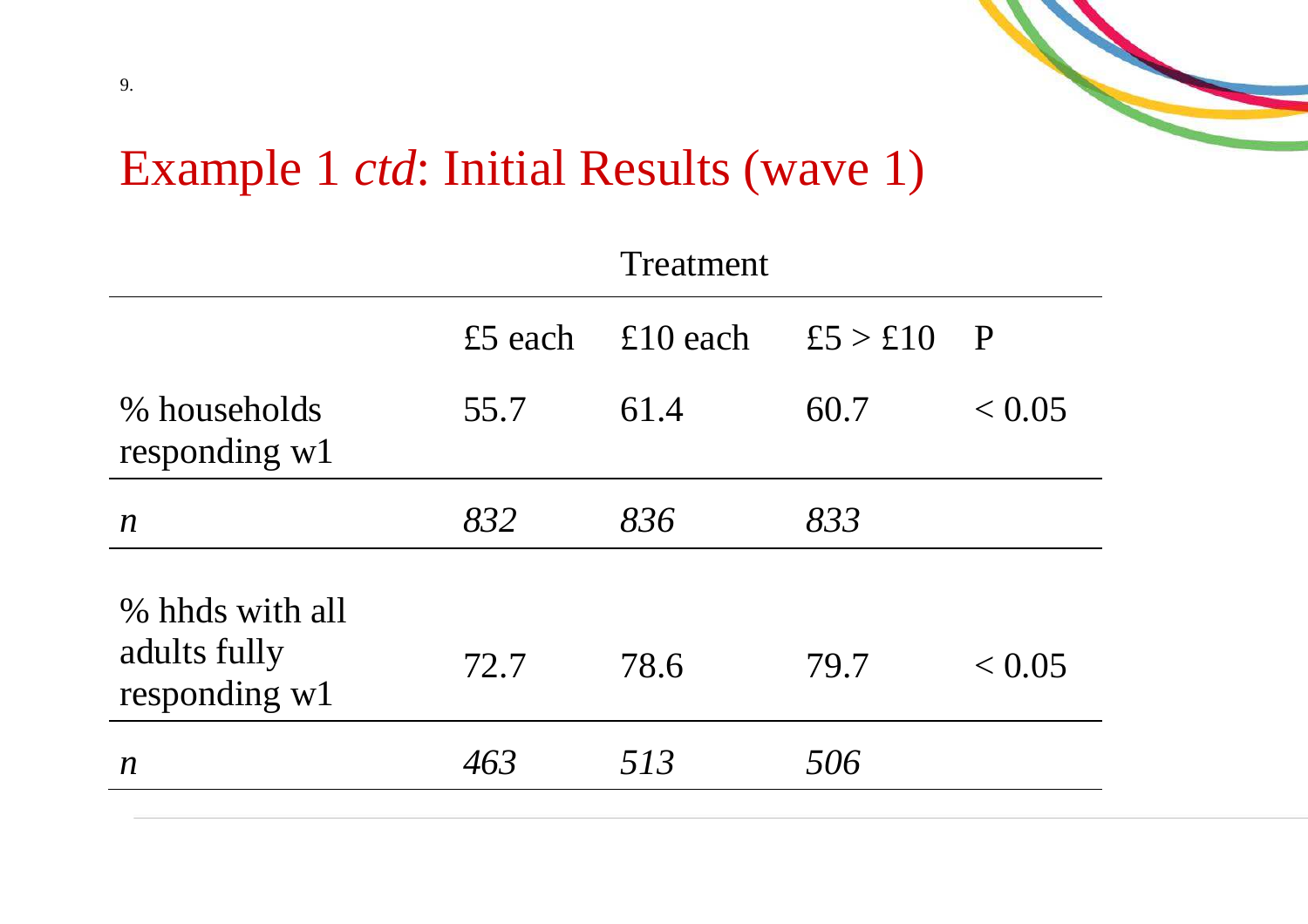

Job satisfaction and life satisfaction (health, income, leisure, overall) questions

- Question design features:
	- CASI *vs*. CAPI
	- Full labels *vs*. end labels
	- 1-stage *vs*. 2-stage
	- Early *vs*. late in interview

e.g: *How dissatisfied or satisfied are you with your health?* 

*7 Completely satisfied; 6 Mostly satisfied; 5 Somewhat satisfied; 4 Neither satisfied nor dissatisfied; 3 Somewhat dissatisfied; 2 Mostly dissatisfied; 1 Completely dissatisfied.*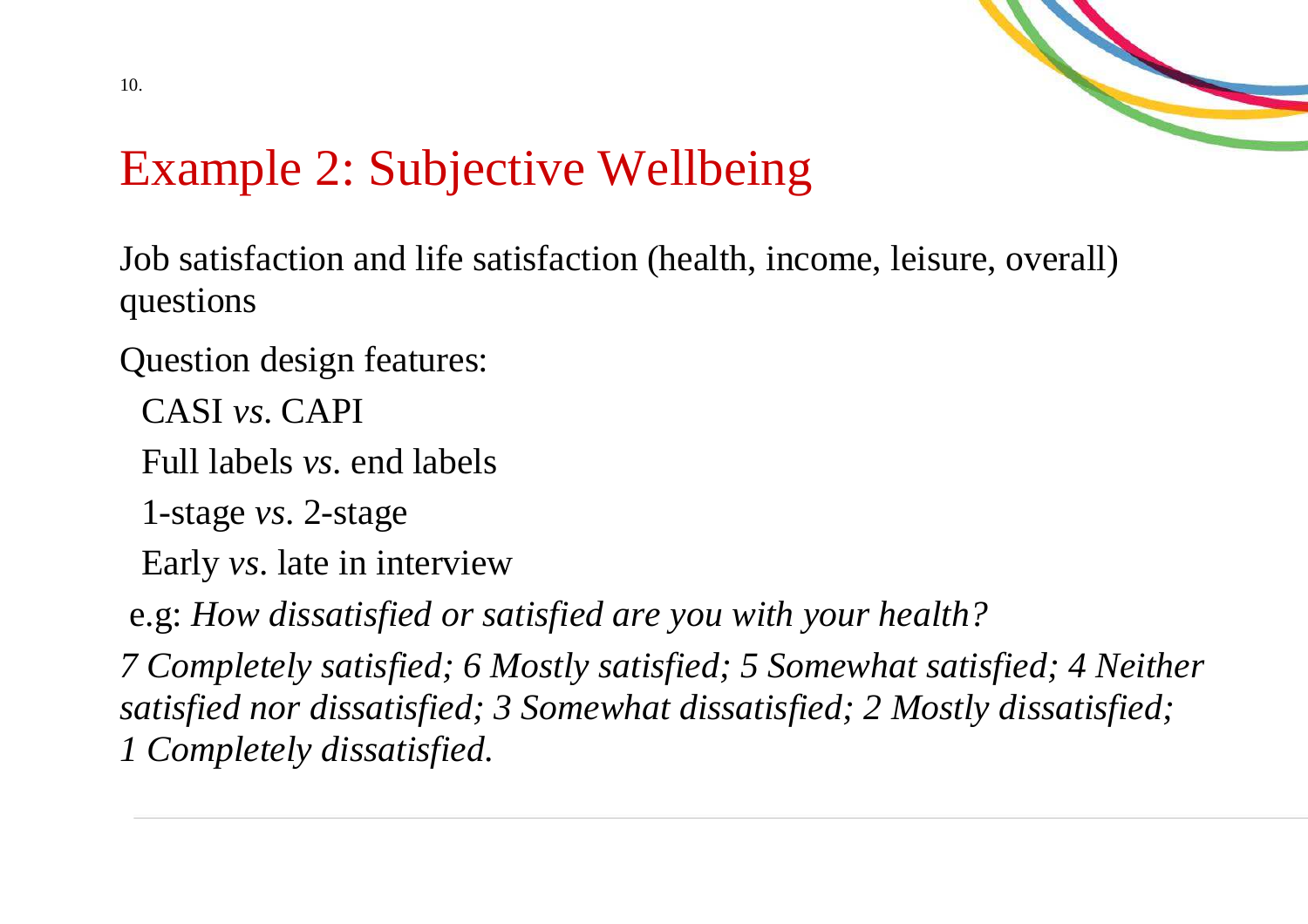

#### Distributions of responses:

|               | Health |      | Income |      | Leisure |      | Life overall |      | Job                      |      |
|---------------|--------|------|--------|------|---------|------|--------------|------|--------------------------|------|
|               | Women  | Men  | Women  | Men  | Women   | Men  | Women        | Men  | Women                    | Men  |
| All           | 0.03   | 0.19 | 0.11   | 0.37 | 0.03    | 0.11 | 0.00         | 0.01 | 0.00                     | 0.04 |
| CASI          | 0.12   | 0.35 | 0.25   | 0.39 | 0.01    | 0.12 | 0.00         | 0.02 | 0.00                     | 0.52 |
| Labels        | 0.02   | 0.29 | 0.03   | 0.80 | 0.01    | 0.57 | 0.00         | 0.11 | 0.00                     | 0.17 |
| <b>Stages</b> | 0.01   | 0.71 | 0.14   | 0.96 | 0.00    | 0.27 | 0.00         | 0.13 | 0.00                     | 0.03 |
| Early         | 0.70   | 0.17 | 0.65   | 0.07 | 0.46    | 0.56 | 0.64         | 0.14 | $\overline{\phantom{a}}$ |      |
| <b>CATI</b>   | 0.17   | 0.17 | 0.38   | 0.84 | 0.04    | 0.27 | 0.00         | 0.91 | 0.04                     | 0.14 |

Kruskal-Wallis tests for equality of response distributions (unadjusted P-values) Source: Pudney 2010, forthcoming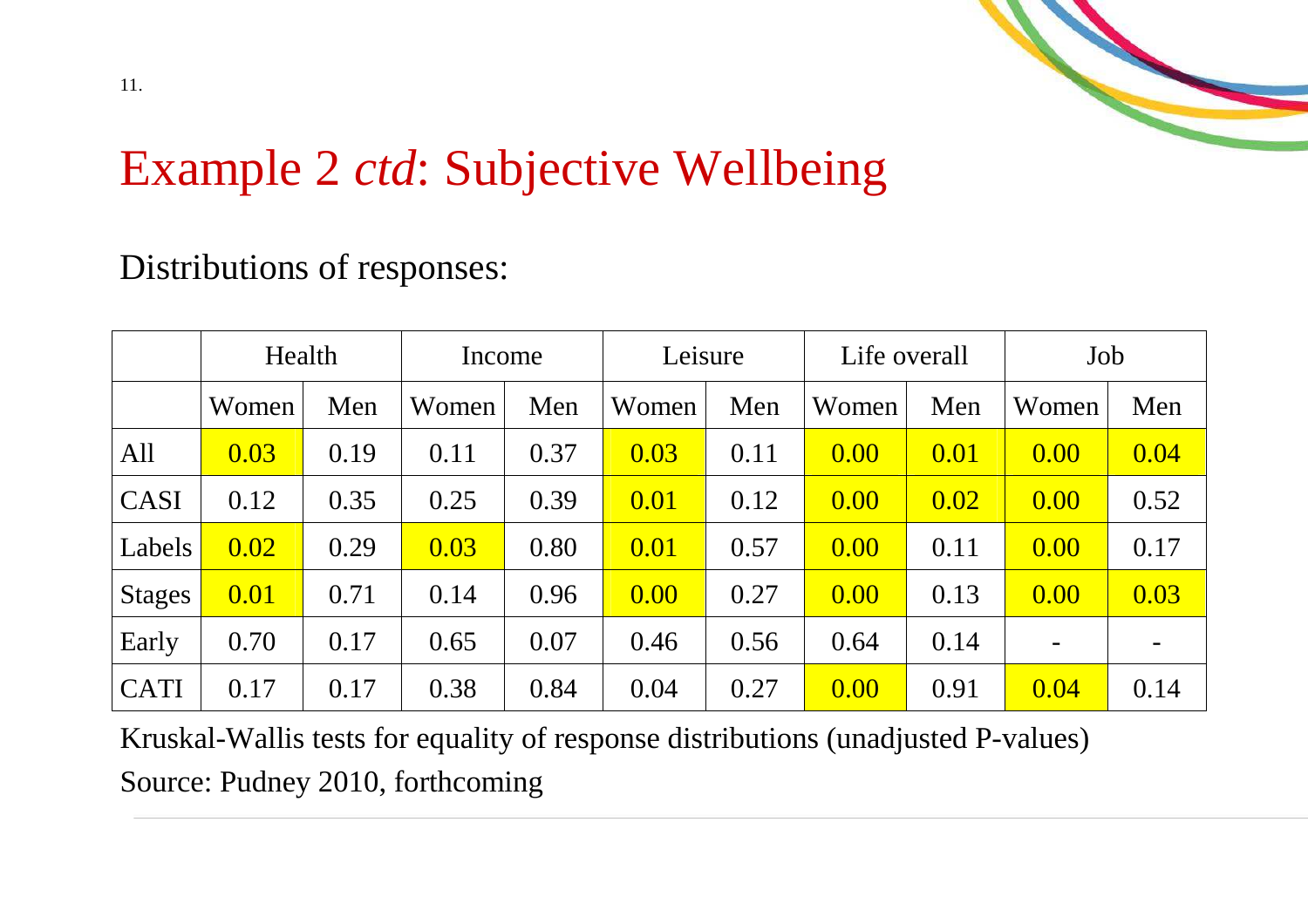

Nature of effect on distributions: example of overall life satisfaction; Full *vs*. polar labels

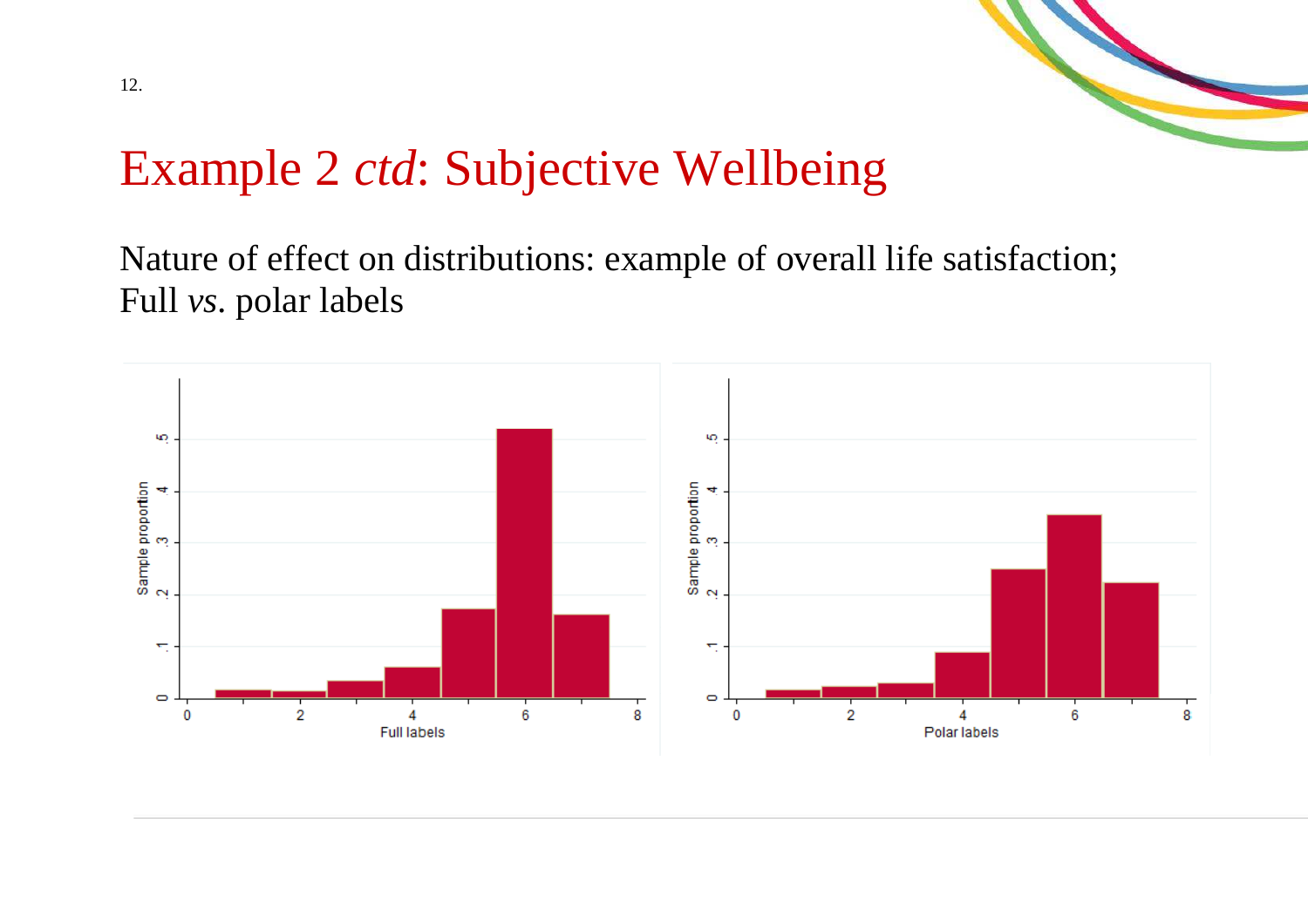

Nature of effect on distributions: example of overall life satisfaction; 1stage *vs*. 2-stage question

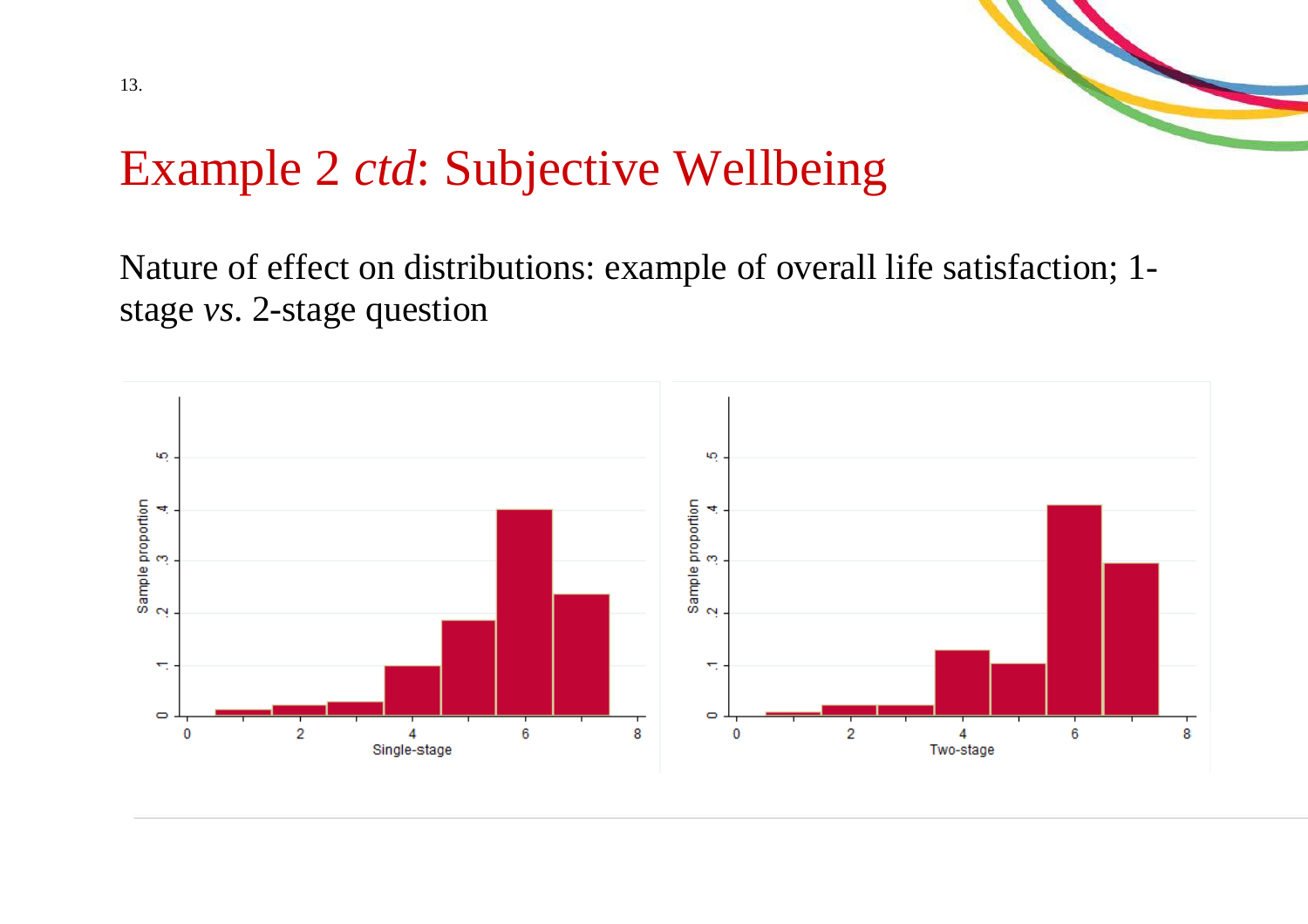

Shift in marginal effect on overall life satisfaction due to CATI vs. CAPI/CASI (ordered probit)

|                       | Coefficient of<br>interaction with mode | Standard error |
|-----------------------|-----------------------------------------|----------------|
| Health excellent      | 0.025                                   | 0.162          |
| Health fair           | $0.356**$                               | 0.160          |
| Health poor           | 0.309                                   | 0.246          |
| Female                | $0.249**$                               | 0.097          |
| Unemployed            | 0.081                                   | 0.267          |
| Joint <i>P</i> -value | $0.030**$                               |                |
| Variance ratio        | 0.144                                   |                |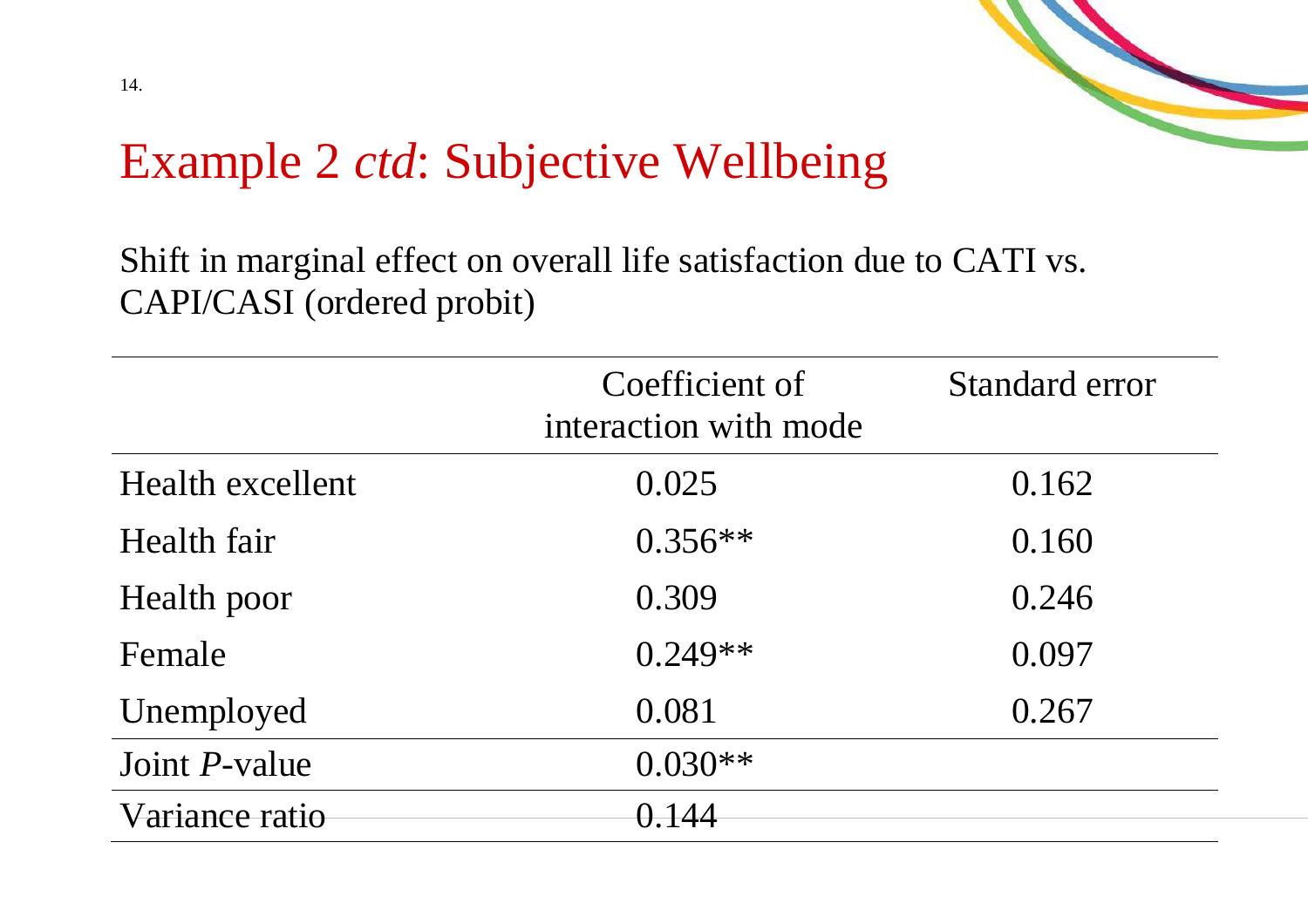

## Example 3: Unearned Income

Three treatments, randomised allocation:

- A) BHPS protocol: 4 cards, "all that apply"
- B) Adapted LFS protocol: series of binomial screener questions leading to specific question sets (no cards)
- C) Two binomial screeners questions for *state benefits* and *other sources of payment or income* (no cards)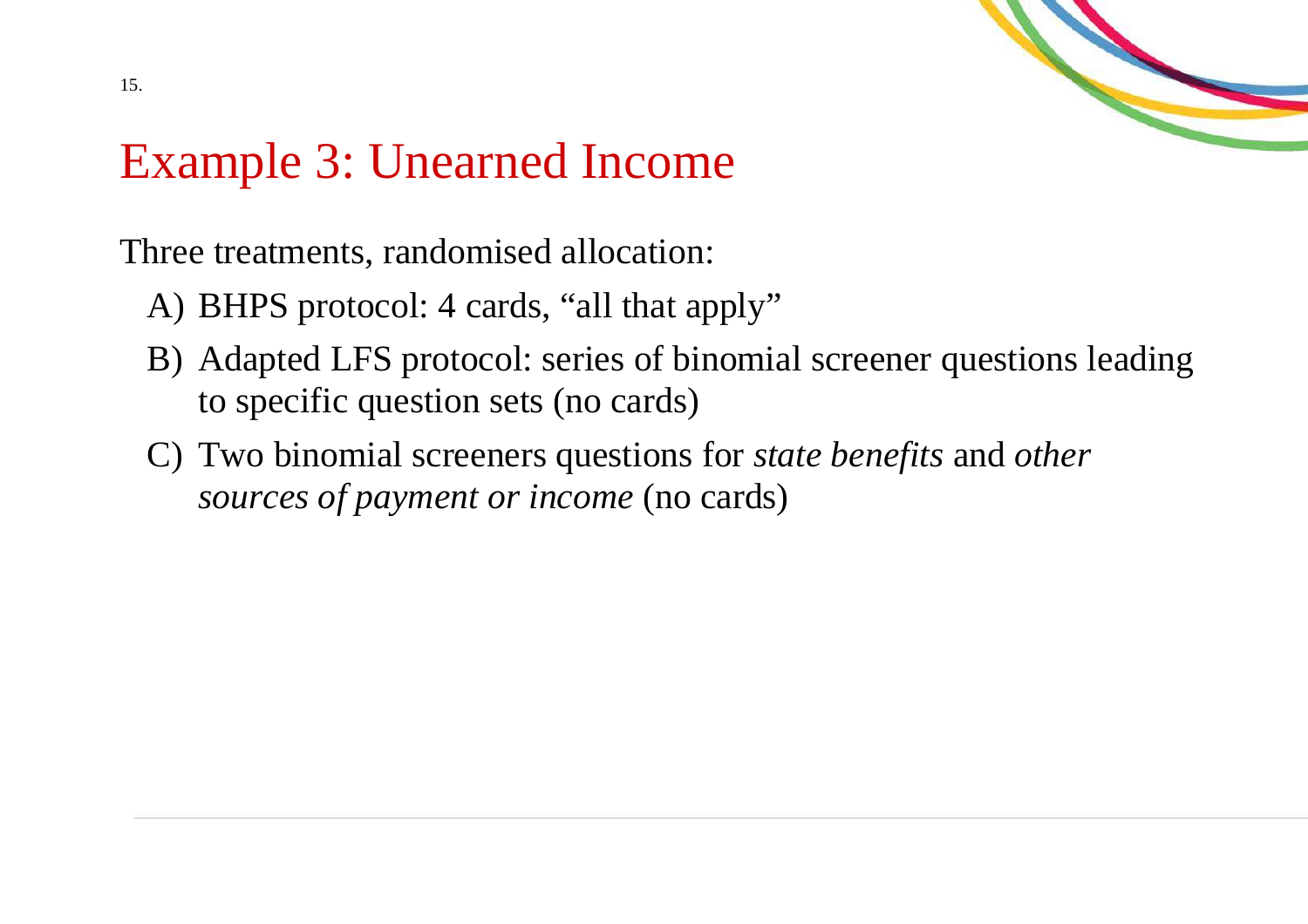

#### Example 3 *ctd*: Unearned Income

Some differences in rates of reporting of specific benefits:

Lower reporting without cards of

- Some disability-related benefits, viz. DLA, AA and SDA;
- Maintenance / alimony
- Payments from relations
- Rent from other property

But higher reporting of

'Other state benefit'

Effects on *amounts* of unearned income not yet analysed